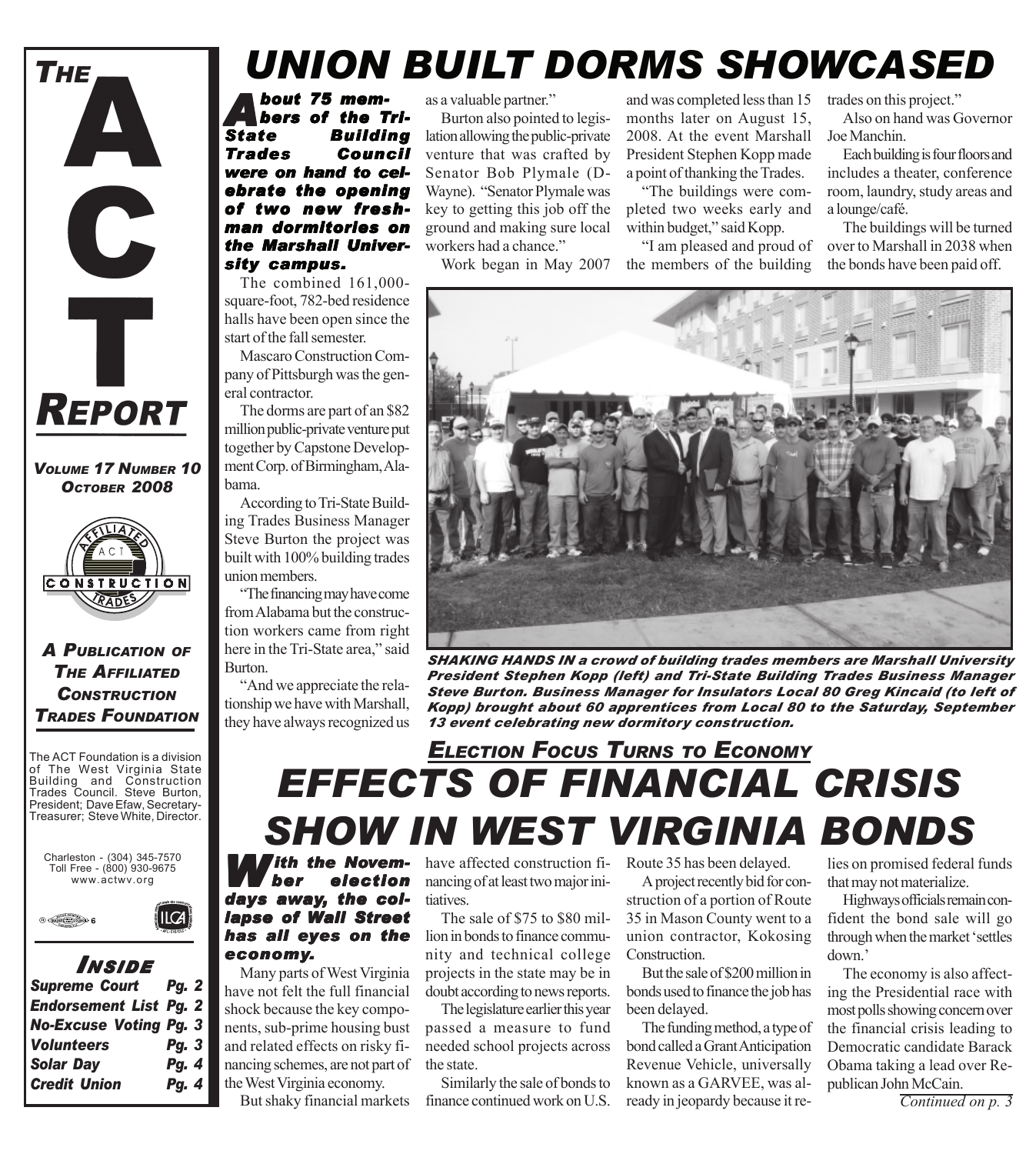### *TWO SEATS, TWELVE YEAR TERMS*

# **SUPREME COURT RACE KEY FOR WEST** *VIRGINIA'S WORKING FAMILIES WORKING FAMILIES*

*Commentary by Steve Burton, President, WV State Building and Construction Trade Council.*

#### *This election has some important races, but perhaps the most significant for West Virginia is our State Supreme Court of Appeals.*

I am urging members to vote for the two Labor endorsed candidates Menis Ketchum and Margaret Workman - and here's why.

Two seats are open on this five person court, and the term of office is twelve years for both people selected.

The choices you make will have a direct impact on your job, your ability to take care of your family, and your right to a fair court.

A recent decision by the court shows how important it is. Your ability to make a living took a hit, and the vote was  $3 - 2$ against you.

The case centered on fair wages and open bidding when tax dollars are used for construction projects.

It has long been the law that tax funded projects costing more than \$25,000 must be advertised for public bidding.

In Tucker County a project far in excess of \$25,000 was undertaken without any bidding.

The county chose to hire a number of workers to perform the project themselves, and then to get rid of those workers once the project was over.

The law clearly states a county can use its own **regular** workforce to perform projects but can't hire temporary work-

ers to do so when the job exceeds \$25,000.

Three of five Supreme Court Justices, Elliot 'Spike' Maynard, Brent Benjamin and Robin Davis chose to ignore the bidding law and have opened a potential flood of abuse for public contracts.

Their decision also effected the wages paid to construction workers like you.

Prevailing wage laws ensure wages paid on tax funded projects are common in the local area.

The law is aimed at protecting communities from low wage, imported employees and contractors.

Tax funded projects should never drive down local living standards.

In the Tucker County case, because the project never went to bid – contrary to state law – no wage protections were followed.

Allowing the County to lower community wage rates will hurt us all.

The Tucker County case is just one example of how imbalanced our Supreme Court has become.

Of course it is now well known the connection some Supreme Court Justices have with corporate interests such as Massey Energy and its CEO Don Blankenship.

If you vacation on the French Riviera perhaps this court will protect your interests.

But if you work for a living, pay attention to the candidates in this race.

Both Menis Ketchum and Margaret Workman have been endorsed by labor. Their actions show they understand average folks and will judge the issues of working families in a fair manner.

Beth Walker, the lone Republican, is being supported by the same crowd that put Spike Maynard and Brent Benjamin in office.

It is critical that each and every one of us, our families, friends and neighbors, get out and vote this election.

I urge all Building Trades members and their families to vote. And before you do, please look at issues affecting the Trades.

## *WV AFL-CIO Endorsed Candidates*

**Barack Obama - President Menis Ketchum, Margaret Workman – WV Supreme Court**

**Joe Manchin – Governor Jay Rockefeller – U.S. Senate Alan Mollahan, Anne Barth, Nick Joe Rahall – U.S. Congress Darrell McGraw – Attorney General Natalie Tennant – Secretary of State John Perdue – Treasurer Glen Gainer - Auditor**

### **State Senate**

**1st** Jack Yost **2nd** Jeffrey Kessler **4th** Rocky D. Holmes **5th** Robert Plymale **6th** John Pat Fanning **10th** James McNeely **11th** William R. Laird IV **12th** Douglas Facemire **15th** Clark Barnes\* **17th** Dan Foster

### **House of Delegates**

**1s**t Randy Swartzmiller **2nd** Roy Givens **3rd Orphy Klempa**, Tal **Hutchins 4th** Michael Ferro **5th** Dave Pethtel **7th** Ron Nichols **8th** Charley Webb **9th** Jim Marion **10th Dan Poling**, John Ellem, Brenda Brum **12th** Jo Boggess Phillips **13th** Dale Martin, Brady Paxton

**14th** Karen Coria, Jeff **Martin 15th** Carl Eastham, Jim **Morgan 16th** Amy Martin Herrenkohl, Doug Reynolds, Dale Stephens **17th** Don Perdue, Richard **Thompson 18th** Larry Barker **19th** Greg Butcher, Jeff Eldridge, Ralph Rodighiero, Josh Stowers **21st** Harry Keith White **22nd** Daniel Hall, Linda Goode Phillips **23rd** Clif Moore **24th** Mike Vinciguerra, Jr. **25th** John Frazier **27th** Louis Gall, Virginia Mahan, Ricky Moye, Sally Susman, Bill Wooton **28th** Thomas Campbell, Ray Canterbury **29th** Tom Louisos, David Perry, Margaret Staggers **30th** Bonnie Brown, Nancy Guthrie, Bobbie Hatfield,

Mark Hunt, Sharon Spencer, Danny Wells **31s**<sup>t</sup> Carrie Webster **32nd** Jon Cain Sr, Carmela Ryan-Thompson **33rd David Walker 34th** Brent Boggs **35th** Sam Argento **36th** Joe Talbott **37th** Bill Proudfoot **39th** Bill Hamilton **40th** Mary Poling **41st** Ron Fragale, Richard Iaquinta, Tim Miley **42nd** Mike Manypenny **43rd** Mike Caputo, Linda Longstreth, Timothy **Manchin 44th** Barbara Fleischauer, Charlene Marshall, Alex **Shook 46th** Stan Shaver **48th** Donna Kuhn **50th** Ruth Rowan **52nd** Mike Roberts **54th** Walter Duke **58th** Tiffany Lawrence

\* WV State Building Trades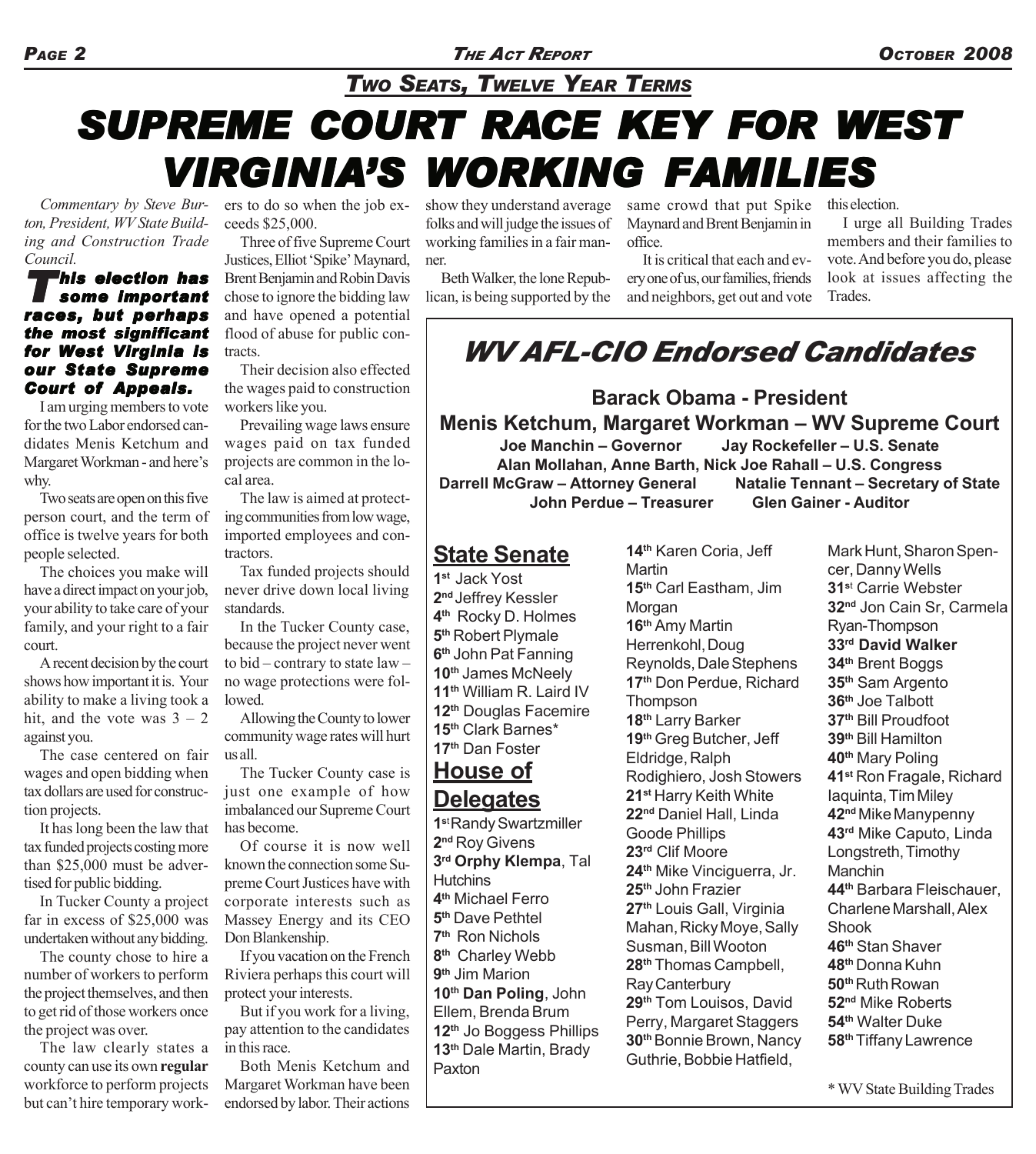### *OCTOBER 2008 THE ACT REPORT PAGE 3*

## *EARLY NO-EXCUSE VOTING HAS STARTED*

### **S farting October** edly called out of town, early **15 West Vir-** voting can ensure their vote will *15 West Vir- West Virginia voters who want to cast their ballot early are able to do so. to do*

"No excuse" voting takes place at each county clerks office during regular business hours.

Unlike absentee ballots, which are still available for people who just can't make it to the polls, no excuse voting allows any registered voter to cast their ballot early.

In Ohio early voting started even earlier, on September 30.

Ohio voters can go to their county board of elections office to cast their ballot.

For construction workers who are often on the road. working a late shift or unexpectvoting can ensure their vote will be cast and counted.

"We are urging all Trades members to take advantage of early voting and make sure their vote is cast," said Dave Efaw, newly elected Secretary-Treasurer of the WV State Building Trades.

Maryland, Pennsylvania and Virginia do not allow early, noexcuse voting. Maryland voters will decide in November whether to amend the state constitution to allow no-excuse absentee voting and early voting beginning in 2010.

Early voting will end in West Virginia and Ohio on Saturday, November 1 to give election workers time to prepare for election day on Tuesday, November 4.

### *CRISIS*

#### *CONTINUED FROM P. 1*

At issue is the long-standing Republican push for less regulation of markets confronting revelations that lax regulations are partly at fault for the current financial meltdown.

In addition huge losses in the stock markets are clearly taking their toll on pension, annuity and other retirement funds.

The fate of health care funds is also a major debate between the candidates.

Both candidates have plans to address the rising cost of health care.

The Obama plan claims to provide affordable, accessible health care for all Americans, build on the existing health care system, and use existing providers, doctors and plans.

According to the Obama plan, patients will be able to make health care decisions with their doctors, instead of being blocked by insurance company bureaucrats.

Under the plan, if you like your current health insurance, nothing changes, except your costs will go down by as much as \$2,500 per year.

McCain's plan gives single taxpayers a tax credit of \$2500 and married taxpayers \$5000 per year to purchase health insurance on the open market.

However the plan stipulates the amount paid by your employer for your health insurance shall be considered taxable income.

Currently health insurance payments are not taxed.

Making them taxable would increase federal taxes for a typical construction worker paying \$5 per hour into a health fund by \$1.40 per hour.

State tax increases would also follow since they are linked to the federal calculation.



*ANNE BARTH, (third from right) candidate for the U.S. House of Representatives gets help campaigning from (to left) George Pinkerman, Business Manager, Boilermakers 667; Dave McComas, State Building Trades and Dave Holly, Operating Engineers 132. Also pictured are campaign workers Jennifer Underwood, Mark Ferrell and Gretchen DeJarnett. The crew greeted more than 2,000 union construction workers at an early morning shift change at John Amos Power Station.*

## *CARPENTERS, LABORERS HELP*



*APPRENTICES AND JOURNEYMEN from Carpenters Local 302 and 1207 as well as Laborers Local 1353 helped install a dance floor for a local charitable event. The 220 by 80 foot floor was used for a September 19 fundraiser called "Starry Starry Night," to raise money for a new, \$20 million athletic complex at the University of Charleston.*

*Actress Jennifer Garner and her husband Ben Affleck attended. Local contractors BBL Carlton and Cornerstone Interiors also helped in the effort.*